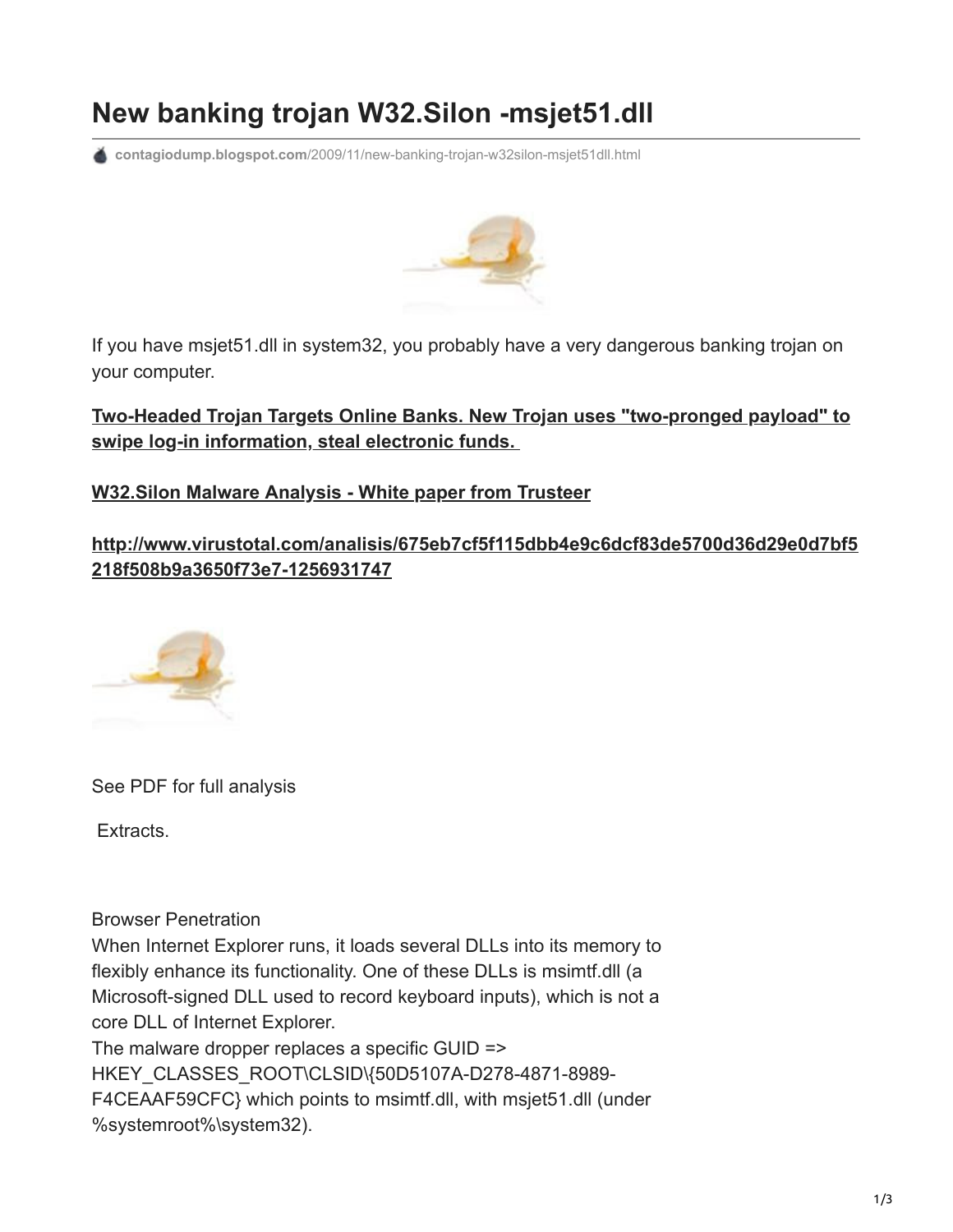Once infected, every time the user runs Internet Explorer, msjet51.dll is loaded into iexplore.exe. Apparently, this installation step is carried out by the dropper, and not by the DLL itself.

The DLL file (msjet51.dll) is located in systemroot%\System32, and has its hidden attribute turned on.

Additional File / Registry Key

W32.Silon uses the disk volume serial number to generate a machinespecific consistent file name and a registry key name. The disk volume serial number for a specific machine can easily be found by issuing the vol command. Assuming that the disk volume serial number is H1H2H3H4-H5H6H7H8, the following entries are created:

· File %Systemroot%\Temp\H1H2H3H4H5H6H7H8 - output file of the malware. The malware writes encrypted data (stolen credentials) into this file.

· Registry key HKCU\CLSID\{H1H2H3H4H5H6H7H8-H3H4H5H6- H5H6H7H8-H3H4H5H6- H2H3H4H5H1H2H3H4H5H6H7H8}\n, where the following values of n were observed:

· 0 the malware configuration

- · 1 the C&C URLs
- · 3,4 additional values (probably flags)

The malware then injects itself into iexplore.exe and svchost.exe. It also removes itself from the loaded-module list of iexplore.exe, in order to elude runtime analysis by anti-virus engines.

The malware writes its data into a hidden file under the

%systemroot%\Temp folder.

The file is encrypted by one-byte XOR with 0xFF (25510).

**Configuration** 

As mentioned above, the registry key

HKCU\CLSID\{H1H2H3H4H5H6H7H8-H3H4H5H6-H5H6H7H8-H3H4H5H6-

H2H3H4H5H1H2H3H4H5H6H7H8} contains four values:

0 malware configuration

- 1 C&C URLs
- 3, 4 Additional values (probably flags)

W32.Silon intercepts the POST request, and writes the login data into an encrypted file in the %systemroot%\System32\Temp folder.

POST request which is sent to the C&C Server. The server's URL is one of a list stored in the registry. [D]:12.10.09 14:37:01 PM